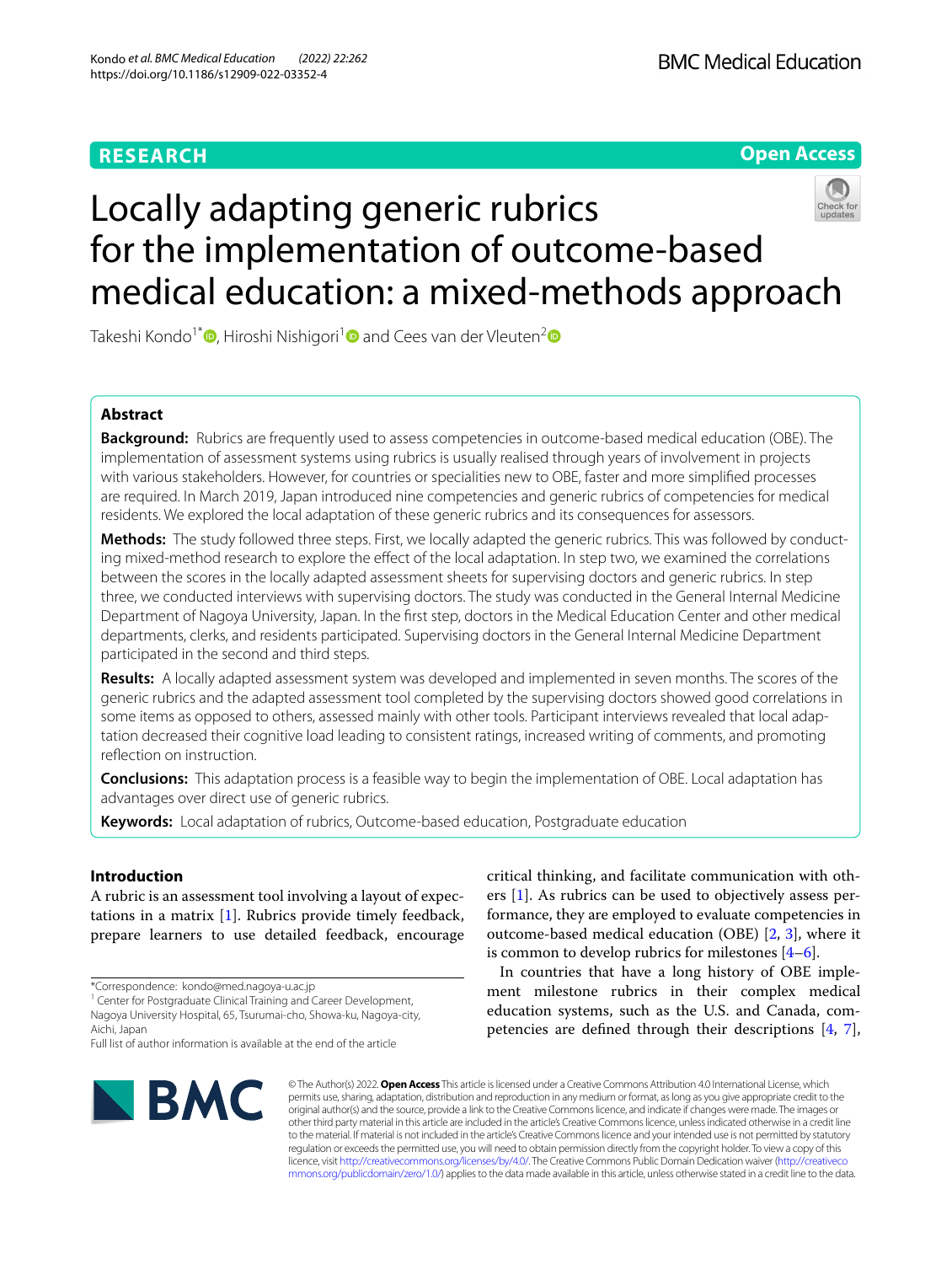and speciality-specifc rubrics for milestones are defned based on these competencies [\[8\]](#page-9-6). Sometimes, generic rubrics for milestones are provided to guide the development of speciality-specifc rubrics [\[9](#page-9-7)], and multiple assessment tools are mapped to determine the scores for the rubrics [[8\]](#page-9-6). Another way to assess milestones is via entrustable professional activities (EPAs) [\[6](#page-9-4)], which assess multiple competencies through authentic clinical practice [\[6](#page-9-4)]. EPAs allow physicians to assess competencies in a way that better expresses their views on learners' performance in clinical practice [[6\]](#page-9-4). Learners are assessed through direct observation, chart reviews, or multisource feedback [[10\]](#page-9-8), and these sophisticated assessment systems have been developed over years through the collaboration of multiple stakeholders.

In March 2019, Japan's Ministry of Health, Labour and Welfare introduced in the Guidelines for Medical Residency, nine competencies and generic rubrics to assess medical residents. These competencies are professionalism (including medical ethics), medical knowledge and problem-solving ability, practical skills and patient care, communication skills, practice of team-based healthcare, management of the quality of care and patient safety, medical practice in society, scientifc inquiry, and attitudes for life-long and collaborative learning [\[11](#page-9-9), [12](#page-9-10)]. The generic rubrics indicate the criteria for scoring the competencies on a scale of one to four, with three to four subscales (see Additional fle [1:](#page-8-0) Appendix 1). In Japan, residents rotate multiple departments during their twoyear residencies spending one to three months at each, and the rubrics are applied equally across all institutions and departments. Unlike in the U.S. and Canada, most Japanese speciality training programmes do not use speciality-specifc milestones, EPAs connected to milestones, or guidelines mapping assessment tools to required competencies. Since Japan's adoption of the guidelines, we have been urged to implement the new competency-based system. Many institutions, therefore, began to use the generic rubrics as an assessment tool for supervising doctors in all departments [[13\]](#page-9-11).

However, using generic rubrics as an assessment tool in the clinical environment poses potential problems. The items and descriptions are usually abstract and vague to ease applicability in a variety of contexts, but this means that these cannot take into account the local context of each clinical environment. It is difficult to use generic rubrics as an assessment tool [[14](#page-9-12)] as learners struggle to understand where they can improve as per the abstract descriptions provided. The inability to account for local context decreases ecological validity [\[15\]](#page-9-13), rendering the data acquired through direct use of the generic rubrics practically useless towards making summative decisions.

Thus, adaptation and not merely adoption of generic rubrics is the key to conducting meaningful assessments.

Although EPAs, speciality-specifc milestones, and guidelines to map assessment tools and timings are already available in some countries as OBE methods, their connection to the context of each country prevents them from being simply imported. For example, the Competence by Design Competence Continuum [\[16](#page-9-14)], which is used to defne milestones in Canada, does not ft the Japanese medical education system, while the competencies defned in the U.S. and Canada also difer from ours. Considering the requirement to implement OBE, a rapid and simple implementation process is required.

The Association of American Colleges and Universities provides Valid Assessment of Learning in Undergraduate Education (VALUE) rubrics to help assessing essential learning outcomes  $[17]$  $[17]$ . These provide a generic evaluation framework to localise the generic rubrics to their context  $[17]$  through the modification of sentences and elements within them. The process helps faculty and learners understand the stated criteria, as a result the localised variants refect actual learning in the context [[17\]](#page-9-15). However, localisation of generic rubrics for application in medical environments difers in some respects from localisation in liberal arts education. Adapting generic rubrics of competencies to the clinical environment requires more than just modifying sentences. The mental model, which clinicians use to assess learners' performance, sometimes does not ft the fragmented assessment categorised by competencies [[18\]](#page-9-16); so, they assess learners with holistic models including multiple domains of competencies [[18\]](#page-9-16). Comprehensive modifcations, including the integration of competencies and the modifcation of items, are thus required to adapt competencies for each local medical environment. Despite the promise of applying OBE by creating a generic rubric and localising it, there is a lack of research on localising a generic rubric in a medical setting, and on the diference such localisation may offer.

Implementing this innovative process calls for some degree of uncertainty [\[19](#page-9-17)], and therefore, the integration of continuous improvement via user feedback. In this case, 'users' means supervising doctors, learners, and managers. Among these users, we focused on supervising doctors as they are the primary users of assessment tools and are directly afected by these. Analysis of their experiences may also help implementation in other locations. In this respect, we proposed the following research questions: 'How can we locally adapt generic rubrics for OBE?' and 'What is the efect of such local adaptation on supervising doctors as assessors?' A rapid process to localise generic rubrics will be useful for countries intent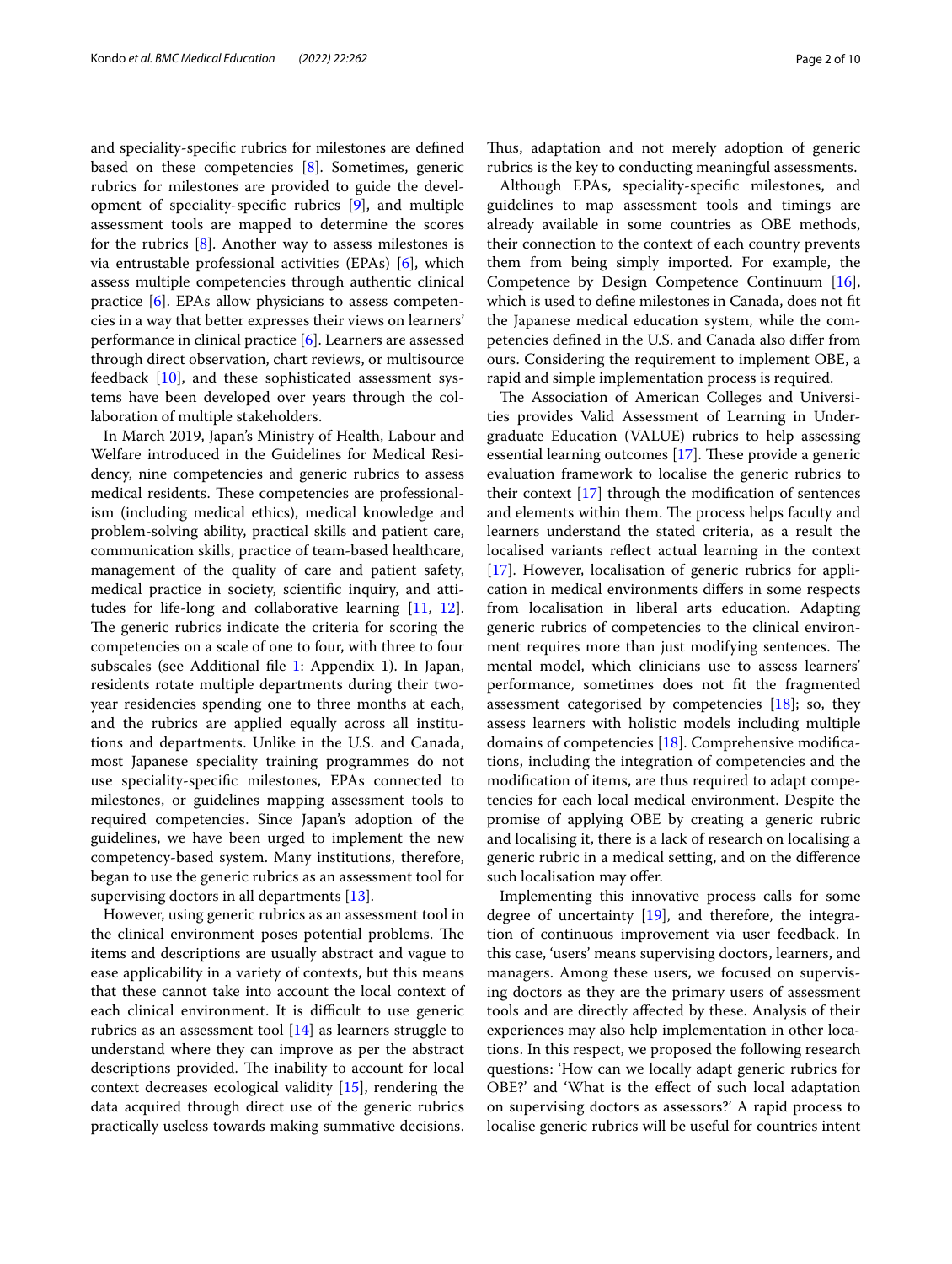on applying OBE, as well as for specialities that are new to such implementation.

# **Method**

# **Ethical considerations**

Data collection began after the study was approved by the Ethical Committee of Nagoya University School of Medicine (approval number 2020–0006). All collected data were anonymised.

# **Design**

This study followed three steps. In the first step, we locally adapted the generic rubrics and conducted mixedmethod research to explore the efect of localisation. An explanatory sequential design was used [\[20](#page-9-18)]. In step two, we examined the correlation of scores in the assessment sheets for supervising doctors and the generic rubrics. As the sheets and generic rubrics are qualitatively diferent, the examination of their correlation was not intended to confrm similarity, but to explore the efects of localisation. In step three, we explored the efects of localisation qualitatively.

## **Setting**

The study was conducted in the General Internal Medicine (GIM) department of Nagoya University Hospital, Japan. In Japan, two years of residency is mandatory for all graduate students seeking to be medical doctors. The residents rotate through internal medicine, emergencies, surgery, paediatrics, gynaecology, psychiatry, community medicine, and other optional sections. Most rotations last four weeks, although some are longer. The residents are usually assessed by one supervising doctor at the end of each rotation. However, they are now assessed more frequently by multiple doctors in the GIM department of our hospital because the department focuses more on education than others. As multiple assessments are undertaken in the department, the GIM department ofers a suitable context within which to observe the efects of localisation.

# **Step 1: Local adaptation of generic rubrics** *Local adaptation project team*

Three doctors in the Medical Education Center of our institution, 11 doctors from each department, three clerks, and three representatives from among our hospital residents undertook the local adaptation of the generic rubrics.

# *Process for local adaptation*

The local adaptation of generic rubrics was conducted as follows and informed by the Competence by Design (CBD) and Accreditation Council for Graduate Medical

Education (ACGME) guidelines, and the localisation process of the VALUE rubrics [\[8](#page-9-6), [17,](#page-9-15) [21](#page-9-19)].

- 1. Reviewing the existing curriculum and assessment tools currently in use.
- 2. Examining the competencies and descriptions included within the generic rubrics.
- 3. Mapping the assessment timing and assessor of each competency to the curriculum.
- 4. Developing assessment tools by integrating the generic rubrics and existing assessment tools.
- 5. Conducting trials to calibrate the new assessment tools.

## **Step 2: Quantitative study**

Comparison of scores between the localised assessment sheets and the generic rubrics was conducted to reveal the efects of localisation. Every four weeks the locally adapted sheets and the generic rubrics were distributed among the supervising doctors in the GIM department. The doctors were asked to use both tools to assess the residents twice during their eight-week rotations. The supervising doctors assessed the residents individually, unaware of the scores given by other supervising doctors.

The generic rubrics are scored from Levels 1 to 4 for each competency, with steps of 0.5. Level 1 represents the level of medical school graduation or the starting level for residents. Level 3 represents sufficient competency level to fnish residency, and Level 4 represents aspirational achievement (see Table [1;](#page-3-0) see Additional fle [1:](#page-8-0) Appendix 1 for all rubrics).

In step 1, we mapped some of the competencies to other assessment tools and created items to assess multiple competencies. Consequently, the locally adapted assessment tools did not contain all competencies and did not parallel the items in the generic rubrics. Following this, we developed conversion formulas to understand the correlation between the generic rubrics and localised tools. The scores were compared using Spearman's correlation.

Data collection was conducted from May 2020 to February 2021. Four supervising doctors in the GIM department completed a total of 20 sets of both the generic rubrics and the localised assessment sheet. A total of 10 out of 16 residents were assessed during the study period.

## **Step 3: Qualitative study**

Interviews informed by the quantitative results were conducted with the assessors to explore the efects of localisation.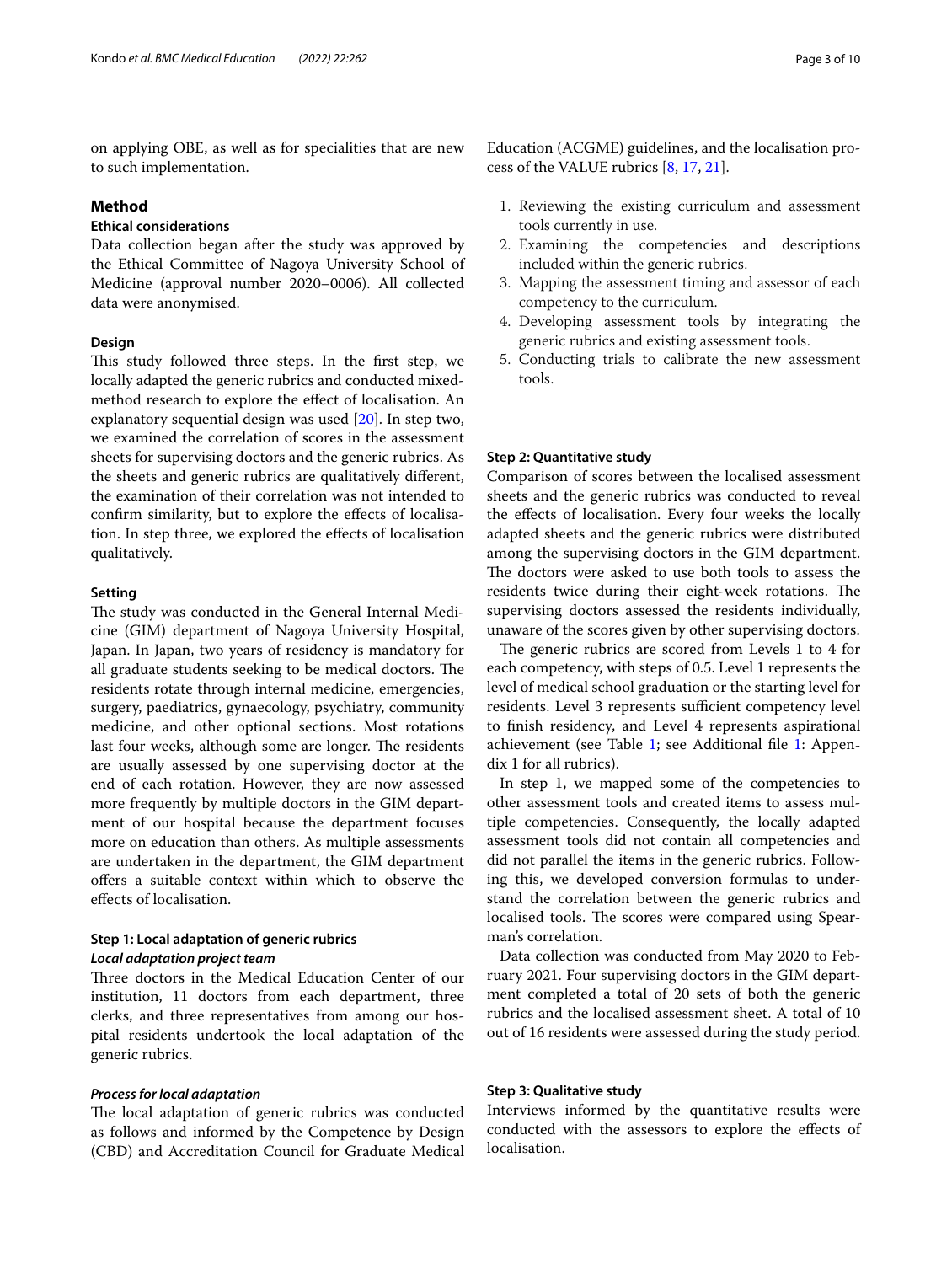<span id="page-3-0"></span>

| 1. Professionalism: Recognise and act appropriately on                                                                                                                                                                                                                              | ethical issues related to medical treatment, research, and education                                                     |                                                                                                          |                                                                                                          |
|-------------------------------------------------------------------------------------------------------------------------------------------------------------------------------------------------------------------------------------------------------------------------------------|--------------------------------------------------------------------------------------------------------------------------|----------------------------------------------------------------------------------------------------------|----------------------------------------------------------------------------------------------------------|
| Level 1 Medical school graduation                                                                                                                                                                                                                                                   | Level 2                                                                                                                  | Level 3 Expected level at the end of residency                                                           | Level 4                                                                                                  |
| Is able to outline the historical flow<br>of medicine and medical treatment,                                                                                                                                                                                                        | Demonstrates respect for the dignity of the person and<br>the inviolability of life                                      | Protects the dignity of the person and respects the<br>inviolability of life                             | Acts as a role model to others                                                                           |
| clinical ethics, ethical issues related to<br>life and death, and norms related to<br>various ethics                                                                                                                                                                                | Gives minimum consideration to patient privacy and<br>confidentiality                                                    | Respects patient privacy and maintains confidentiality                                                   | Acts as a role model to others                                                                           |
| tal rights, the significance of the right<br>and necessity of patients' fundamen-<br>Is able to explain the significance                                                                                                                                                            | Recognises the existence of ethical dilemmas                                                                             | Recognises ethical dilemmas, and responds based on<br>mutual respect                                     | responses based on mutual respect<br>makes multifaceted decisions and<br>Recognises ethical dilemmas and |
| to self-determination, patients' values,<br>and informed consent and assent                                                                                                                                                                                                         | Recognises the existence of conflicts of interest                                                                        | Recognises conflicts of interest and deals with them<br>according to management policy                   | Acts as a role model to others                                                                           |
| the importance of confidentiality, and<br>necessity of the right to self-determi-<br>nation, patient values, informed con-<br>Understands the significance and<br>sent, and informed assent, etc. Con-<br>siders patient privacy, understands<br>of handling patients appropriately | prevent misconduct in medical treatment, research, and<br>Recognises the need to ensure transparency and to<br>education | Ensures transparency in medical treatment, research, and<br>education, and strives to prevent misconduct | Acts as a role model to others                                                                           |
| no chance to observe<br>Comment:                                                                                                                                                                                                                                                    |                                                                                                                          |                                                                                                          |                                                                                                          |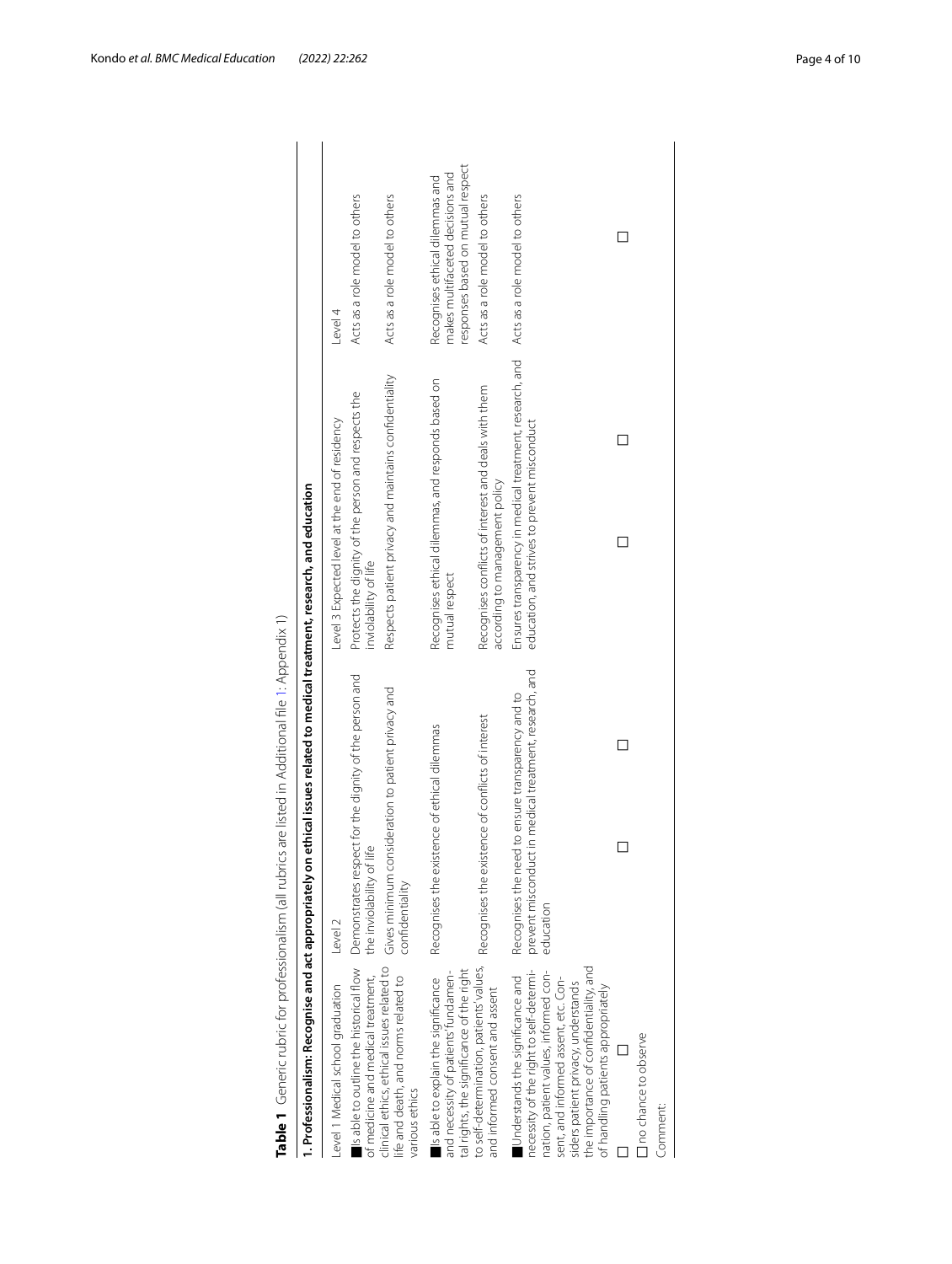## *Participants*

Supervising doctors in the GIM department who used both the generic rubrics and localised tools participated. Multiple supervising doctors assessed the residents every four weeks; however, only doctors who agreed to participate in this study were included.

## *Methodology*

The first author conducted interviews with each participant in a quiet room based on an interview guide (Additional fle [2](#page-8-1): Appendix 2). Four supervising doctors were reqruited as interviewees.

## *Analysis*

The interviews were audio-recorded, and the data were transcribed and de-identified after each interview. Thematic analysis was performed on the text data by the frst author [[22](#page-9-20)], informed by Braun and Clarke's sixphase framework [[22\]](#page-9-20). After each interview, the author noted down early impressions, and the transcribed text was divided into chunks. The analysis aimed to specifically answer the study's research questions; resulting in a theoretical/thematic, rather than inductive analysis [[22\]](#page-9-20). After identifying and coding relevant text chunks, the next interview was conducted. After the completion of the interviews, all text and codes were reviewed to identify themes. The first author discussed the codes and themes with the professor of the Education Center, and the themes were then fnalised.

# *Refexivity*

The first author was a core member of the project team that localised the generic rubrics. This author, being a medical doctor in the GIM department, was familiar with all participants.

# **Patient and public involvement**

Patients or the public were not involved in the design or the conduct of our research. We plan to disseminate this paper publicly by introducing it to members of the Japanese Society for Medical Education.

# **Results**

## **Step 1: Results of local adaptation**

The local adaptation project began in July 2019. The existing curriculum was examined with a main focus on the assessment system. All assessment tools were collected and scrutinised. The project team then reviewed the generic rubrics to map the competencies to the curriculum. The assessment tools included case reports, reflection sheets, and assessment sheets from supervising doctors, nurses, other medical professionals, and patients. The mapped assessment tools are described in Table [2](#page-5-0).

In then developing the assessment tools, one resident team member suggested that comments from educators would be useful for learning. We, therefore, included many comment sections within the tools.

After the assessment tools were calibrated through trials, new assessment systems were gradually implemented starting in April 2020. Complete implementation was predicted to take three years.

## **Step 2: Quantitative results**

Four supervising doctors completed a total of 20 sets of both the generic rubrics and the localised assessment sheet. A total of 10 out of 16 residents were assessed during the study period. We calculated inter-rater reliability based on the time when two supervisors evaluated one resident at the same time. The Cohen kappa was -0.25 and 0.69 for generic rubric and localised tools, respectively, indicating that the localised tools provided a more consistent assessment. Subsequently, we examined correlation using the method shown below. As shown in Tables [2](#page-5-0) and [3,](#page-5-1) not all competencies were assessed in the adapted sheet, and only relevant competencies were compared. A conversion formula, which treated all related items as equal, was used to calculate the scores in the locally adapted assessment sheet (Additional fle [3](#page-8-2): Appendix 3).

The Spearman's correlation scores of medical knowledge and problem-solving ability, practical skills and patient care, communication skills, practice of teambased healthcare, management of quality of care and patient safety, and attitudes for life-long and collaborative learning were 0.70, 0.70, 0.51, 0.08, 0.04, and 0.61, respectively (Table [4\)](#page-6-0). The scores of medical knowledge and problem-solving ability, practical skills and patient care, communication skills, and attitudes for life-long and collaborative learning were well correlated, although other scores, assessed mainly through other assessment tools (Table [2](#page-5-0)), did not show signifcant correlations. In the generic rubrics, the management of the quality of care and patient safety, medicine in the community, and scientifc inquiry contained 5 to 50%, and were marked with the option 'no chance to observe'. These competencies were items either not assessed or assessed mainly by other tools in the locally adapted system.

The correlation of corresponding items suggested that the two tools measured similar competencies. However, the lack of correlation for some items and the high ratio of 'no chance to observe' in some generic rubric items indicated that further investigation was neccesary.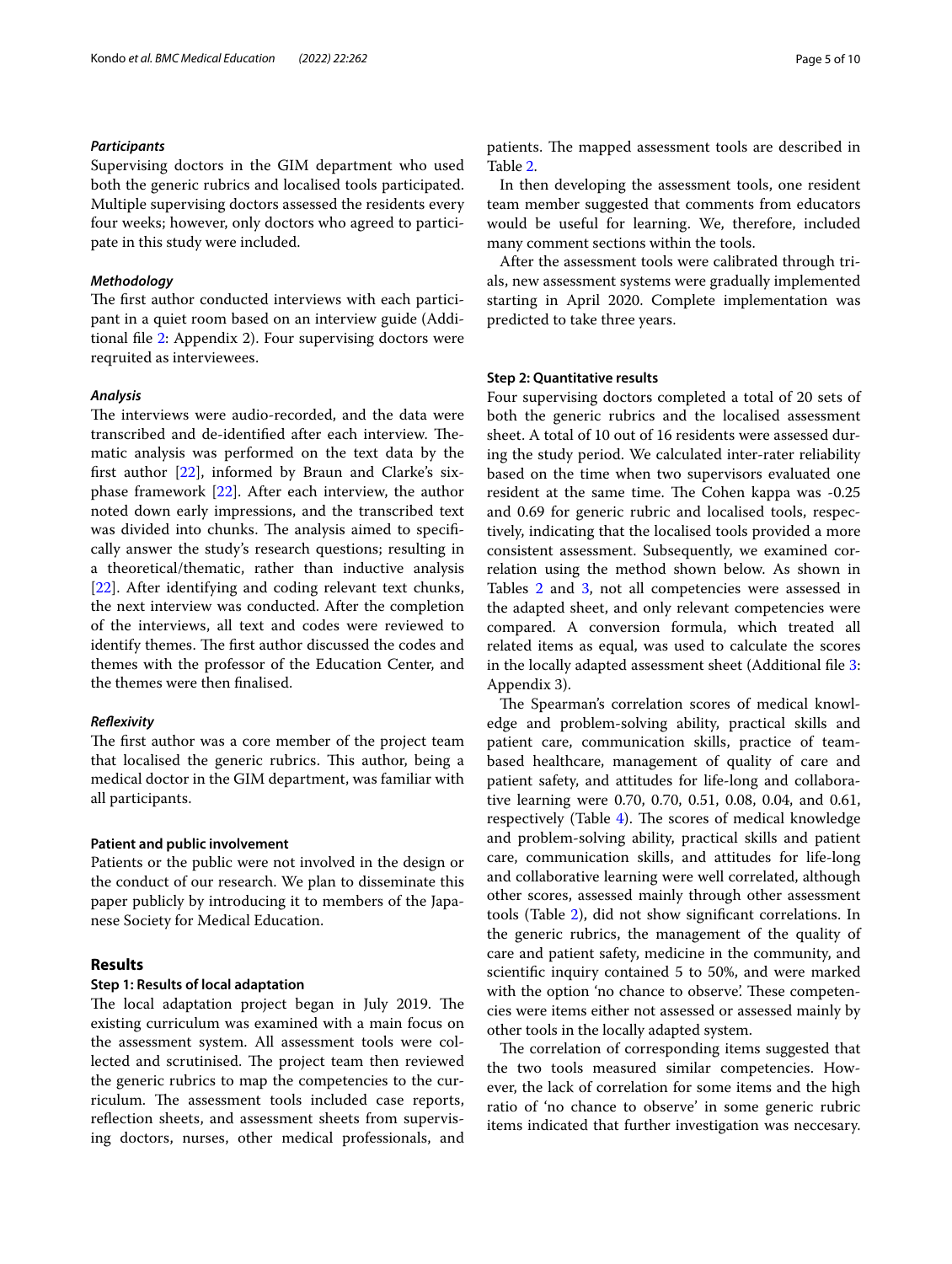# <span id="page-5-0"></span>**Table 2** Mapped assessment tools

| Competencies   |                                                    | <b>Assessment tools</b>                                                                        |  |
|----------------|----------------------------------------------------|------------------------------------------------------------------------------------------------|--|
| C <sub>1</sub> | Professionalism                                    | Assessment sheet completed by nurses                                                           |  |
|                |                                                    | Assessment sheet completed by patients                                                         |  |
|                |                                                    | Assessment sheet completed by other medical professionals                                      |  |
|                |                                                    | Reports about unprofessional behaviour                                                         |  |
| C2             | Medical knowledge and problem-solving ability      | Assessment sheet completed by supervising doctors (in university hospital, other institutions) |  |
|                |                                                    | Short reports of cases by symptom and major disease                                            |  |
| C3             | Practical skills and patient care                  | Assessment sheet completed by supervising doctors (in university hospital, other institutions) |  |
|                |                                                    | Check sheet for skills in the emergency department                                             |  |
|                |                                                    | Short reports of cases by symptom and major disease                                            |  |
| C4             | Communication skills                               | Assessment sheet completed by supervising doctors (in university hospital, other institutions) |  |
|                |                                                    | Assessment sheet completed by nurses                                                           |  |
|                |                                                    | Assessment sheet completed by patients                                                         |  |
|                |                                                    | Assessment sheet completed by other medical professionals                                      |  |
| C5             | Practice of team-based healthcare                  | Assessment sheet completed by Emergency Department nurses                                      |  |
|                |                                                    | Assessment sheet completed by nurses                                                           |  |
|                |                                                    | Assessment sheet completed by patients                                                         |  |
|                |                                                    | Assessment sheet completed by other medical professionals                                      |  |
| C <sub>6</sub> | Management of quality of care and patient safety   | Incident reports                                                                               |  |
|                |                                                    | Reports about unprofessional behaviour                                                         |  |
|                |                                                    | Assessment sheet completed by Emergency Department nurses                                      |  |
|                |                                                    | Assessment sheet completed by supervising doctors (in university hospital, other institutions) |  |
| C7             | Medical practice in society                        | Assessment sheet completed by nurses                                                           |  |
|                |                                                    | Assessment sheet completed in community hospitals and clinics                                  |  |
| C8             | Scientific inquiry                                 | Assessment sheet completed by supervising doctors (in university hospital, other institutions) |  |
|                |                                                    | Reports of attendance of academic conferences                                                  |  |
|                |                                                    | Short reports of cases by symptom and major disease (discussion part)                          |  |
| C9             | Attitudes for life-long and collaborative learning | Assessment sheet completed by supervising doctors (in university hospital, other institutions) |  |
|                |                                                    | Reflection sheet for residents                                                                 |  |
|                |                                                    | Notes on discussions with mentor                                                               |  |

# <span id="page-5-1"></span>**Table [3](#page-8-2)** Items in assessment sheets completed by supervising doctors (the sheet is shown in Additional file 3: Appendix 3)

| ID  | Item                                                                       | Score      | Competencies <sup>a</sup>       |
|-----|----------------------------------------------------------------------------|------------|---------------------------------|
| L1  | Communication with supervisor                                              | 0,1, None  | C <sub>5</sub>                  |
| L2  | A. Recognising importance of patient safety<br>B. Incident report creation | 1 for each | C6                              |
| L3  | Wording and manner with patients                                           | 0,1,2      | C <sub>4</sub>                  |
| L4  | Needs assessment (Bio/psycho/social)                                       | 0,1,2      | C4                              |
| L5  | Informed consent                                                           | 0,1,2,3    | C <sub>4</sub>                  |
| L6  | Searching medical knowledge and skills new for learner                     | 0,1,2,3    | C6                              |
| L7  | Accepting feedback from others                                             | 0,1,2      | C9                              |
| L8  | Reflection                                                                 | 0,1,2,3    | C9                              |
| L9  | Attendance of academic meetings                                            | comment    | C8                              |
| L10 | List of entrustable tasks                                                  | comment    | C <sub>2</sub> , C <sub>3</sub> |
| L11 | Rate the tasks in L10                                                      | 1,2,3,4,5  | C2, C3                          |
| L12 | Points well done                                                           | comment    |                                 |
| L13 | Points to improve                                                          | comment    |                                 |
| L14 | Other comments                                                             | comment    |                                 |

<sup>a</sup> C1 to C9 represent the IDs of the competencies described in Table [2](#page-5-0)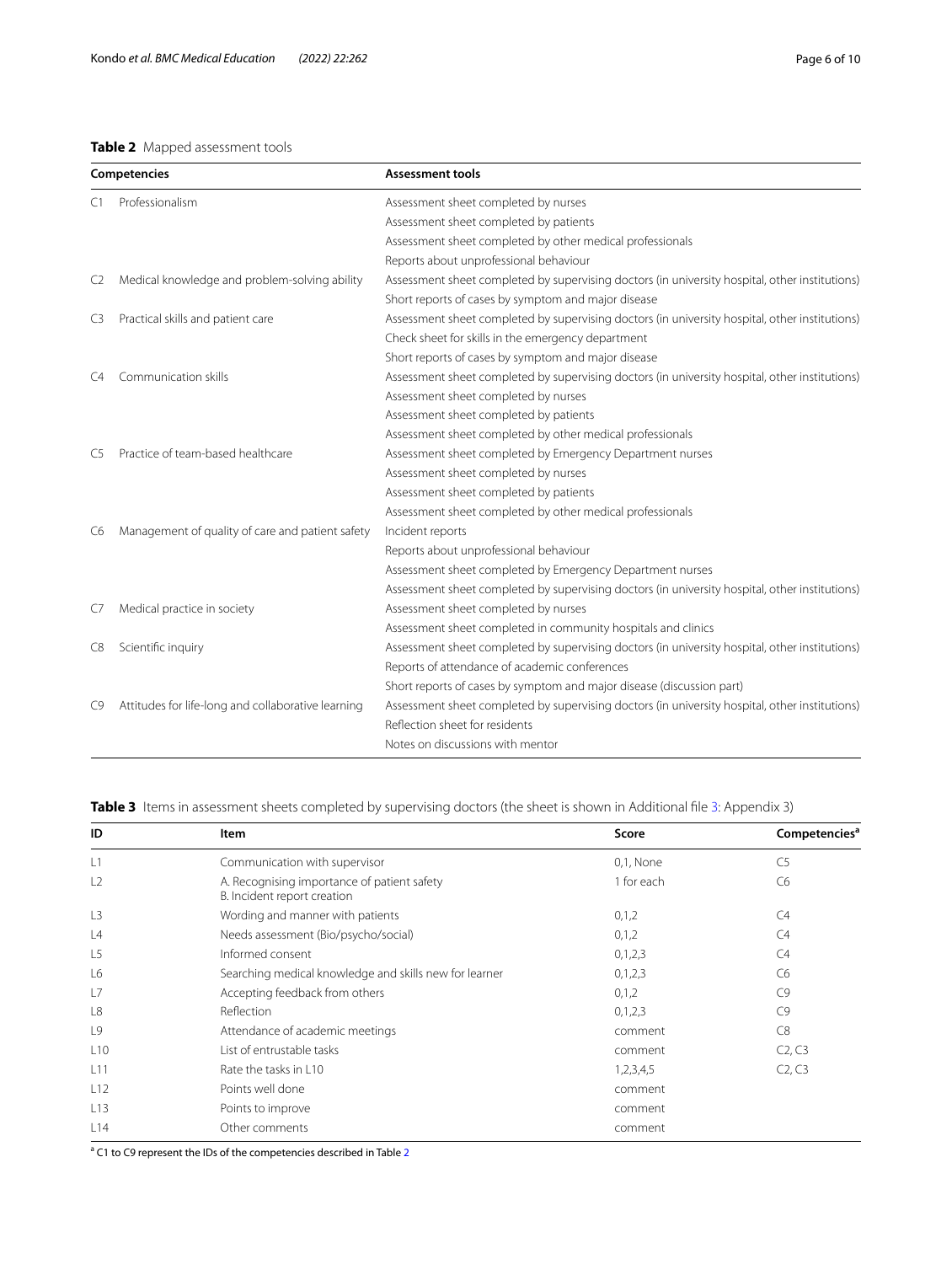<span id="page-6-0"></span>

| ID             | <b>Competencies</b>                                   | Spearman's<br>Correlation | p Value |
|----------------|-------------------------------------------------------|---------------------------|---------|
| C <sub>2</sub> | Medical knowledge and problem-solving<br>ability      | 0.64                      | 0.002   |
| C3             | Practical skills and patient care                     | 0.59                      | 0.006   |
| C4             | Communication skills                                  | 0.54                      | 0.013   |
| C5             | Practice of team-based healthcare                     | 0.17                      | 0.471   |
| C6             | Management of quality of care and patient<br>safety   | 0.07                      | 0.762   |
| C9             | Attitudes for life-long and collaborative<br>learning | 0.54                      | 0015    |

Consequently, the diferences between these two tools were explored qualitatively.

# **Step 3: Qualitative results**

All four supervising doctors were interviewed after having used both the generic and localised tools. One of the four (Dr. A) advised during the development of localised tools, but the other three were not involved in the development at all. The interviews were conducted from January to February 2021 and lasted around 30 min each.

## *Learning about competencies*

As the generic rubrics explicitly state competencies and their descriptions, the supervising doctors stated they could adequately learn from the national guidelines by undertaking assessments. The descriptions in each level and subcategory helped them analyse each of the residents' competencies:

*C-28: 'I always think that the evaluation is done from various angles, such as medical aspects, human relations, institutional aspects, legal aspects, and so on'*

# *Mismatch between the rubrics and clinical context*

However, supervising doctors felt that there was a mismatch between their context and the generic rubrics as there were discrepancies between their expectations for residents and the descriptions provided. They felt that the level in some items was not suitable for the residents and believed that some important aspects of their environment were not taken into account:

# *D-22: 'I think they don't appreciate the toughness of facing a patient's problem, fnding the problem, and solving it'*

Abstract descriptions also caused mismatches. As the generic rubrics are designed for all departments of all institutions in Japan, expectations as such are generalised. Supervising doctors struggled to understand these descriptions, and had difficulty filling the gaps between the generic rubrics and their clinical context:

# *A-22: 'At frst, I wasn't sure what the words meant or how to apply them'*

The generic rubrics also contained items that could not be assessed in the GIM department. Moreover, for some competencies, there were items that could both be observed and not observed, thus confusing the supervising doctors.

# *Invalid assessments*

The mismatches between the rubrics and the clinical context caused invalid assessments. The supervising doctors emphasised upon the difficulty to maintain consistency with abstract descriptions, and feared their assessments could be afected by these conditions:

*A-64: 'I think there are some things that are not being evaluated properly because people don't actually understand the contents and just give a random rating'*

Items that could not be feasibly assessed in the department confused the supervising doctors and led to invalid ratings:

*C-31: 'I check the box that says "no opportunity for observation", or I sometimes give a rating somewhere in the middle as a kind of compromise'*

## *Inhibition of refection*

The presence of numerous items, including the abstract ones and those that could not be assessed, caused increased cognitive load on the supervising doctors. They, after completing the items, were too exhausted to write further comments. Hence, they completed the sheet but failed to refect on their education:

*D-52: 'In this case, I was more concerned with checking the abilities of the residents at the time, but I didn't think there was much I could do about that'*

## *Decreased cognitive load resulting from local adaptation*

The locally adapted tools were designed to fit the assessors' clinical context. Although the supervising doctors were part of the development team, the descriptions in the tools were easy for them to understand and select. This enabled the supervising doctors to assess residents with less cognitive load, and they felt this led to more consistent ratings: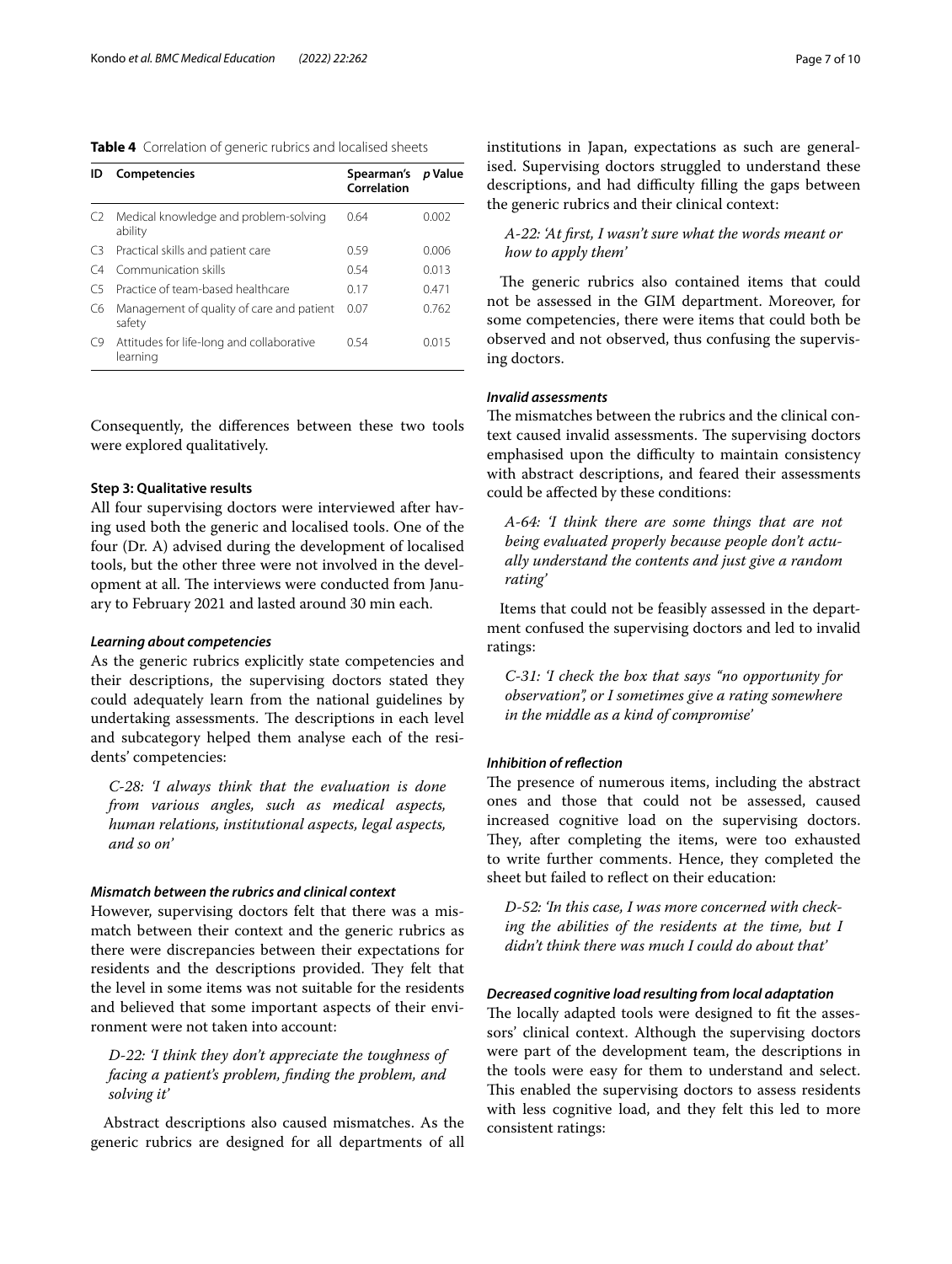*B-48: 'Te localised version is more specifc, and the level of the evaluation is not ambiguous'*

## *Promotion of refection on instruction*

The low cognitive load combined with the efficacy of sentences in the locally adapted tools promoted commentwriting in the supervising doctors. They stated that they could include what they wanted to convey through such comments and could also refect on their education in this way. The review, in turn, led to future plans:

*D-52: 'Using the localised version, I was able to review what my residents were able to do and what they were not yet able to do. Through this, I was able to fgure out what I need to teach again when I teach the same residents in the next term'*

## *Avoidance of diferentiation by assessment without context*

Some supervisors felt that localised tools could not differentiate among the residents, although quantitative results signified otherwise. This is because similar culture within the development team might have afected the tools' ability to differentiate. The supervisors also demonstrated avoiding diferentiation by means of assessment. They especially feared that assessment scores would be presented without context:

*C-66: 'I do think that if someone checks [the box that indicates] that a resident can't do something, there is a reason why they can't do it'*

# **Discussion**

This study revealed the process and effects of a local adaptation of Japan's generic rubrics for implementing OBE. The process enabled us to use a localised assessment system in just seven months. Comparisons of the scores between the generic rubrics and the localised tools revealed good correlations for some items but no correlations for others. Though the direct use of the generic rubrics taught supervising doctors the requirements stipulated by the national guidelines, the rubrics' abstract descriptions combined with the inability to feasibly assess some items within the department resulted in signifcant cognitive load and inconsistent assessments. This further inhibited comment-writing and refection among the assessors. Localisation, by contrast, decreased the cognitive load of assessors and promoted comment writing as well as assessor refections.

Albeit some diferences exist, the design of this study was broadly informed by ACGME and CBD. In ACGME systems, rubrics for speciality-specifc milestones have been developed through lengthy projects, and each programme develops an assessment system for milestones combining multiple assessment tools [[8](#page-9-6)]. In CBD, EPAs based on competencies and milestones are developed for each speciality, and each programme implicates EPAs with multiple assessment tools [[21\]](#page-9-19). Conversely, the local adaptation process in this study directly mapped the generic rubrics to the local context. Considering the lengthy process of developing speciality-specifc milestones and EPAs, such localising processes are a feasible way to begin implementing OBE in countries or introducing them in specialities. This process has the advantage of directly employing existing generic rubrics.

The study's local adaptation of the generic rubrics led to valid and consistent assessment ratings and decreased the supervising doctors' burden, leading to refection among them. The finding may be explained in terms of working memory and cognitive load. Working memory can only process a limited amount of information at once; in cognitive load theory, three types of cognitive load impact working memory: intrinsic (essential to the task), extraneous (not essential to the task), and germane (load imposed by the learner's deliberate use of cognitive strategies to facilitate learning) [\[23](#page-9-21)]. Filling the gaps between the abstract sentences of the generic rubrics and the local context, while simultaneously considering items suitable for the local context, cause extraneous cognitive load. This load inhibits the use of the germane load, which comprises schema construction through reflection. The process of localisation fills the gap between generic rubrics and local contexts during the developmental process, thus decreasing extraneous load and promoting reflection among supervising doctors.

The correlation of scores for some competencies suggested that both the localised and generic tools assessed similar competencies. However, the lack of correlation in others suggested assessment with other tools. The qualitative interviews also suggested that some items could not feasibly be assessed, resulting in invalid ratings, and implying that the scores given in the generic rubrics may not be appropriate. The results also revealed the risk of directly using generic rubrics, which is one tool to assess all competencies, thereby leading to invalid assessment. On the other hand, our local adaptation process mapped multiple assessment tools to obtain a holistic view of learners. Integrated assessments using multiple tools are thus required for the implementation of OBE.

However, some points in this process should be considered with caution. Localisation processes are directly afected by the development team; in our case, our tendency to avoid diferentiation by assessment may have afected our tools. Such a tendency would be derived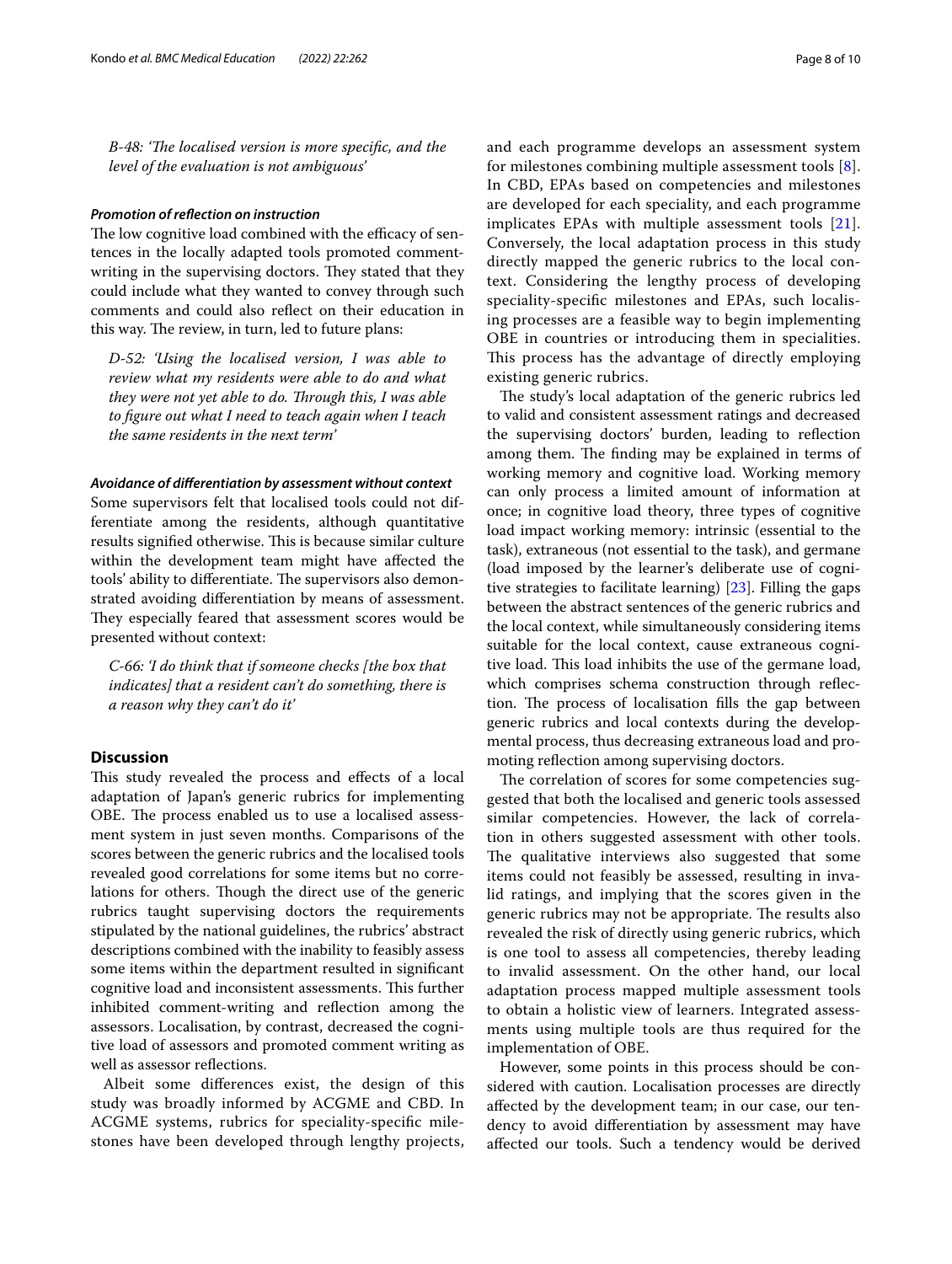from a sense of the collective rather than individual efficacy  $[24]$  $[24]$ ; thus, reflexivity is important in the process.

# **Limitations**

We selected only one of the assessment tools we developed. This might have harmed the credibility of our study, limiting the scope of the assessment system. However, as the assessment sheet completed by supervising doctors was the frst tool we implemented, exploring the efect of the tool informed ways we could implement other tools. In addition, many Japanese institutions currently supply the generic rubrics directly to their supervising doctors. Therefore, a comparison between the generic rubrics and the assessment sheet used by supervising doctors is useful to depict the diferences between our newly proposed methods and the current assessment process in Japan.

In the quantitative part of the study, we could only compare some of the assessed competencies as the assessment tool used by the supervising doctors did not cover all competencies. In addition, 20 datasets is a relatively small number and has an impact on both reliability and validity. Nevertheless, the purpose of the comparison was not to conduct a strict statistical analysis, but rather to suggest the efects of localisation; therefore, our comparison of these two tools still revealed useful insights.

In the qualitative part of the study, the interviewees knew that the interviewer was working on the development of localised tools. This may have affected their reporting of the positive efects of directly using generic rubrics and the negative efects of using the localised tool, as in all interviews the interviewer explicitly asked interviewees to report the advantages of using the generic rubrics and the disadvantages of using the localised tool. The fact that the researcher participated in the localisation process also afected analysis, notwithstanding their detailed knowledge of the tools and context. Further qualitative analysis by an neutral interviewer may withdraw more unfltered responses in the future.

Although our thematic analysis has the fexibility to adapt a variety of sample sizes [\[25\]](#page-9-23), the number of study participants was small. Recruiting four supervising doctors who used both tools ft the study's purpose of exploring the efect of localising tools on their primary users, but involving more participants, including learners, would lead to a richer description of the efects.

# **Conclusion**

This study developed a process to locally adapt generic rubrics to facilitate the implementation of OBE. This simple process is feasible for countries and specialities intent

on implementing OBE. The study, while finding reflexivity to be important in localisation, concluded that local adaptation decreases the cognitive load of assessors and promotes refection on their instruction.

### **Abbreviations**

OBE: Outcome-based medical education; EPA: Entrustable professional activities; VALUE: Valid Assessment of Learning in Undergraduate Education; GIM: General Internal Medicine; CBD: Competence by Design; ACGME: Accreditation Council for Graduate Medical Education.

# **Supplementary Information**

The online version contains supplementary material available at [https://doi.](https://doi.org/10.1186/s12909-022-03352-4) [org/10.1186/s12909-022-03352-4](https://doi.org/10.1186/s12909-022-03352-4).

<span id="page-8-1"></span><span id="page-8-0"></span>**Additional fle 1.**

<span id="page-8-2"></span>**Additional fle 2.**

**Additional fle 3.**

#### **Acknowledgements**

We are grateful to all the participants who took part in our study. In addition, we would like to thank Editage [\(www.editage.com](http://www.editage.com)) for English language editing.

#### **Authors' contributions**

All authors meet the ICMJE authorship criteria. TK designed the research, collected the quantitative data, conducted the interviews, and wrote the manuscript. HN supported the design of the research and the data analysis. CV supervised the study. The author(s) read and approved the fnal manuscript.

#### **Funding**

This research received no specifc grant from any funding agency in the public, commercial, or not-for-proft sectors.

#### **Availability of data and materials**

The datasets generated and/or analysed during the current study are available in the Dryad repository, [https://datadryad.org/stash/share/-Xjawm6uIHMi2uF8](https://datadryad.org/stash/share/-Xjawm6uIHMi2uF82FXeYU18hezHXYbOz7_n3byHAoQ) [2FXeYU18hezHXYbOz7\\_n3byHAoQ](https://datadryad.org/stash/share/-Xjawm6uIHMi2uF82FXeYU18hezHXYbOz7_n3byHAoQ)

## **Declarations**

#### **Ethics approval and consent to participate**

This study was conducted in accordance with the Declaration of Helsinki. Data collection began after the study was approved by the Ethical Committee of Nagoya University School of Medicine (approval number 2020–0006). All participants received prior written explanation and provided written consent to participate in this study.

## **Consent for publication**

All participants agreed to the publication of the paper and the data obtained from the participants.

#### **Competing interests**

The authors declare that they have no competing interests.

#### **Author details**

<sup>1</sup> Center for Postgraduate Clinical Training and Career Development, Nagoya University Hospital, 65, Tsurumai-cho, Showa-ku, Nagoya-city, Aichi, Japan. 2 <sup>2</sup>School of Health Professions Education, Department of Educational Development and Research, Maastricht University, Maastricht, The Netherlands.

Received: 13 December 2021 Accepted: 8 April 2022Published online: 11 April 2022